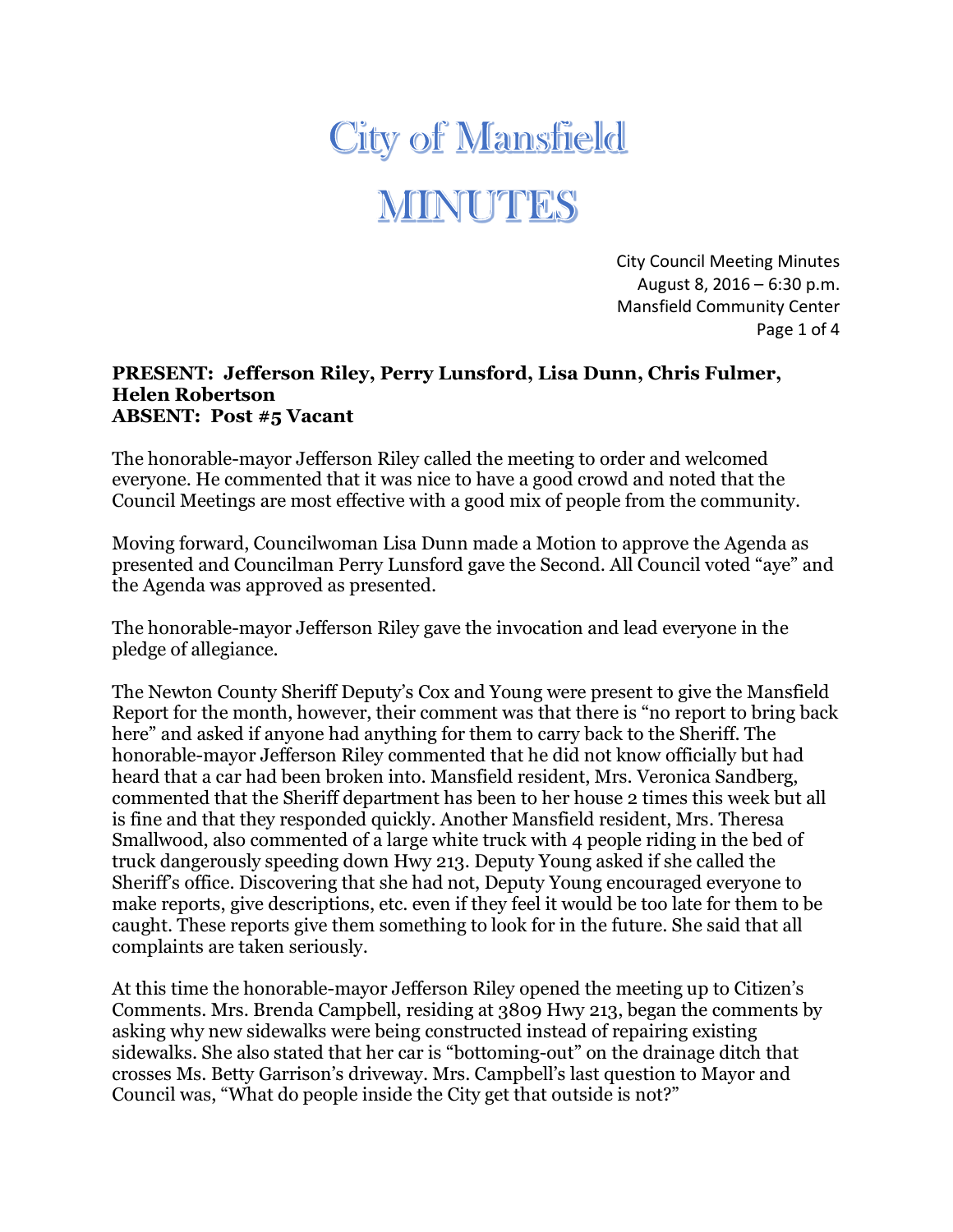City Council Meeting Minutes August 8, 2016 – 6:30 p.m. Mansfield Community Center Page 2 of 4

Mr. Paul Campbell, residing at 3809 Hwy 213, was the next citizen to comment. He said, "all that she said (Brenda, his wife) and asked the Mayor and Council to come and look at Ms. Betty Garrison's driveway after the meeting and try driving their cars over it. The honorable-mayor-pro-tem Chris Fulmer agreed to go.

Mansfield resident, Mrs. Veronica Sandberg of 2793 Hwy 213 asked if the sidewalks are going to cross her property. The honorable-mayor Jefferson Riley answered that they are stopping where they are.

Mrs. Vicki Cowan, owing the parcel of property at 2913 Hwy 11 but not residing there, addressed the Mayor and Council regarding the new garbage contract and fee. Mrs. Cowan asked how the City knew what to charge for the service and asked if there was a "kick back" to the City.

The honorable-mayor Jefferson Riley asked if there were any other comments, with there being none, he thanked everyone for the comments already made and stated that all comments are welcome. He also commented that we are blessed to live in the rural part of the county.

Councilwoman Helen Robertson made the Motion to approved the July 2016 CM Minutes and councilwoman Lisa Dunn gave the Second. All council voted "aye" approving the July 2016 CM Minutes. The honorable-mayor Jefferson Riley reminded everyone at this time that all Minutes are available at City Hall for review and a copy can be obtained as well.

The first Old Business item is the Sewer Smoke Test results. Upon initial review of the report, all repairs seem to be minor and ones that John Napoli and Sam Boswell should be able to do.

The last Old Business item is the adopting and signing the new Garbage Ordnance. The honorable-mayor Jefferson Riley indicated that the only changes made were to the Recycling section and the Yard Waste section. The changes made were the ones the council recommended. The Council took several minutes to review the new ordnance and Councilman Perry Lunsford commented that the changes were "what we talked about". Councilwoman Lisa Dunn said, "make sure that John and Sam are very familiar with the new ordnance". The honorable-mayor Jefferson Riley asked if there is a Motion to adopted the new Garbage Ordnance. Councilman Perry Lunsford made the Motion to adopt the new Garbage Ordnance and Councilwoman Lisa Dunn gave the Second. With no further discussion the vote tallied as follows: Councilwoman Helen Robertson voted "aye", Councilwoman Lisa Dunn voted "aye", Councilman Perry Lunsford voted "aye" and Mayor-pro-tem Chris Fulmer voted "nay". With 3 "ayes" and 1 "nay" the Motion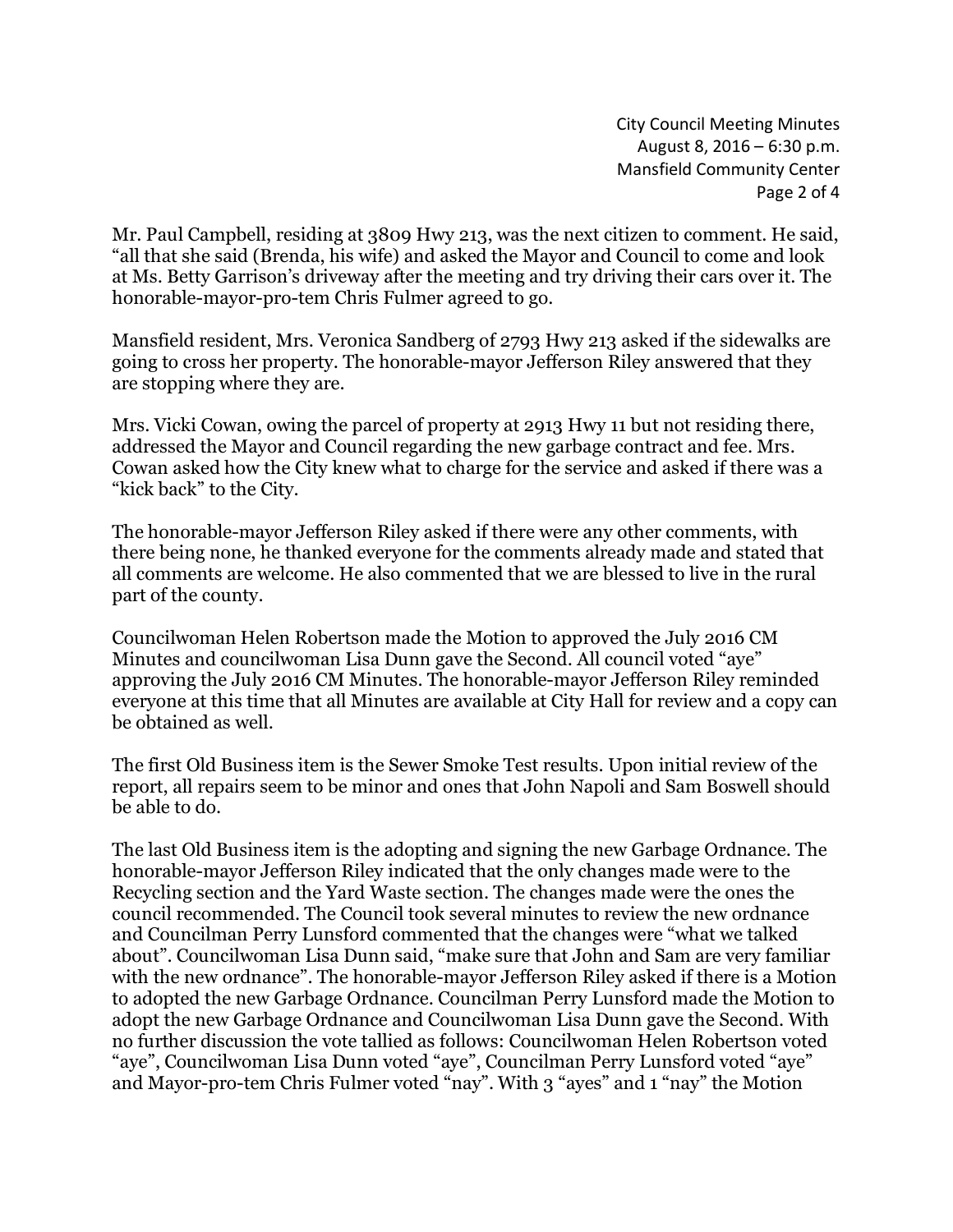City Council Meeting Minutes August 8, 2016 – 6:30 p.m. Mansfield Community Center Page 3 of 4

passed and the new Garbage Ordnance was adopted. (Note – A copy of the ordnance is attached to these minutes.)

The honorable-mayor Jefferson Riley stated that the Garbage Contract with Burgess Hauling has been submitted for review and execution. City Administrator/Clerk, Ms. Jeana Hyde, will forward the contract to the Council for their review as well. The honorable-mayor-pro-tem Chris Fulmer made the Motion to set the suggested Rollback Millage Rate of 4.60 Mils for the 2016 property taxes. Councilwoman Lisa Dunn gave the Second and all Council voted "aye". The 4.60 Rollback Millage Rate was adopted and set.

The last New Business item is the engineering firm for the City Center Project. At this time the honorable-mayor Jefferson Riley introduced Mr. Brian Frix, Frix Engineering LLC. He reminded the Council that they received a copy of Mr. Frix's resume as well as a proposal for the project and asked if the Council had any questions for Mr. Frix. The Council did not have any questions. The honorable-mayor Jefferson Riley asked Mr. Frix if the proposal he submitted allowed the City to get bids. Mr. Frix answered by saying the proposal submitted is a civil site engineering drawing. It does allow bids for drainage, site/utility plan and grading. Mr. Frix suggested to Mayor and Council that they look over the City's ordnances and then look to Newton County for compliance. He also stated that over a certain acreage may require a NPDES permit. This permit does not apply to 1 acre or less of land disturbance. He recommends the goal to be for less than an acre and believes this can be done. Mr. Frix added that there will be State and Federal guidelines to comply with as well. Changing his address to Mayor and Council to a more personal comment, Mr. Frix made the Council aware that he is a small business owner in Newton County.

At this time the honorable-mayor Jefferson Riley asked the Council if there is anything they would like to bring up. With no one having anything at this time, he gave a 5 minute break to move into Executive Session regarding Legal & Land Matters.

Executive Session minutes are in a sealed envelope labeled "August 8, 2016 Executive Session Minutes" and stored in a pre-determined secured area at Mansfield City Hall.

Councilwoman Lisa Dunn made the Motion to leave Executive Session and enter into the regular Council Meeting. The honorable-mayor-pro-tem Chris Fulmer gave the Second. All council voted "aye" and the Executive Session ended.

Councilwoman Lisa Dunn expressed her desire to have the Noise Ordnance hours changed from 10pm – 10am on Saturday and Sunday.

The August 8, 2016 Council Meeting was adjourned.